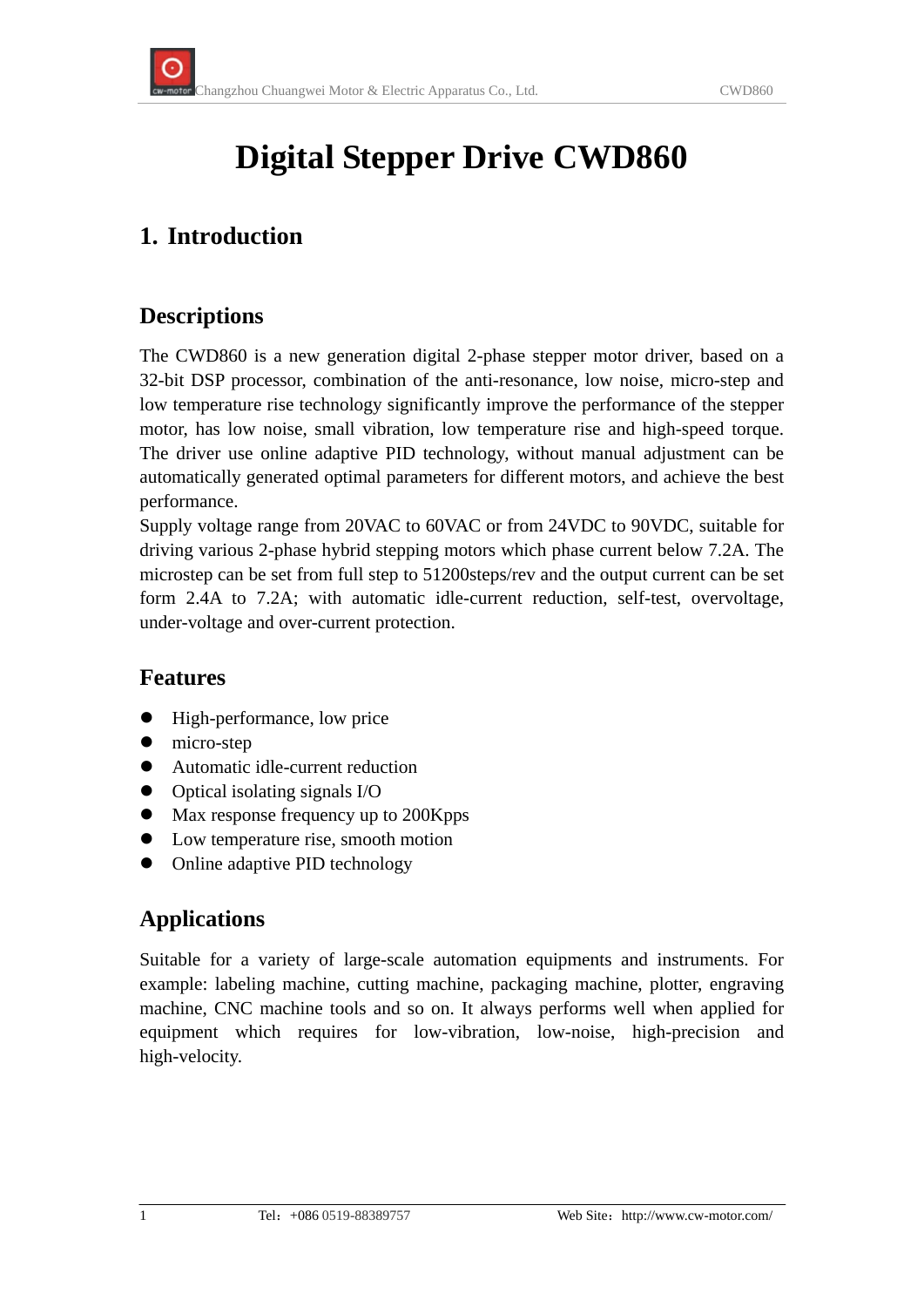## **Electrical Specifications**

| Parameter                     | Min | Typical | Max | Unit       |
|-------------------------------|-----|---------|-----|------------|
| Input Voltage(DC)             | 24  |         | 90  | VDC        |
| Input Voltage(AC)             | 20  |         | 60  | <b>VAC</b> |
| Output current                |     |         | 7.2 |            |
| <b>Pulse Signal Frequency</b> |     |         | 200 | KHZ        |
| Logic Signal Current          |     |         |     | MА         |

# **2. Current and microstep Setting**

#### **Current setting**

| <b>RMS</b> | Peak  | SW1           | SW2           | SW <sub>3</sub> |
|------------|-------|---------------|---------------|-----------------|
| 2.00A      | 2.40A | <sub>on</sub> | on            | on              |
| 2.57A      | 3.08A | off           | on            | on              |
| 3.14A      | 3.77A | on            | off           | on              |
| 3.71A      | 4.45A | off           | off           | on              |
| 4.28A      | 5.14A | on            | <sub>on</sub> | off             |
| 4.86A      | 5.83A | off           | <sub>on</sub> | off             |
| 5.43A      | 6.52A | on            | off           | off             |
| 6.00A      | 7.20A | off           | off           | off             |

## **Standstill Current Setting**

SW4 is used for standstill current setting. OFF meaning that the standstill current is half of the dynamic current; and ON meaning that standstill current is the same as the selected dynamic current. Usually the SW4 is set to OFF, in order to reduce the heat of the motor and driver.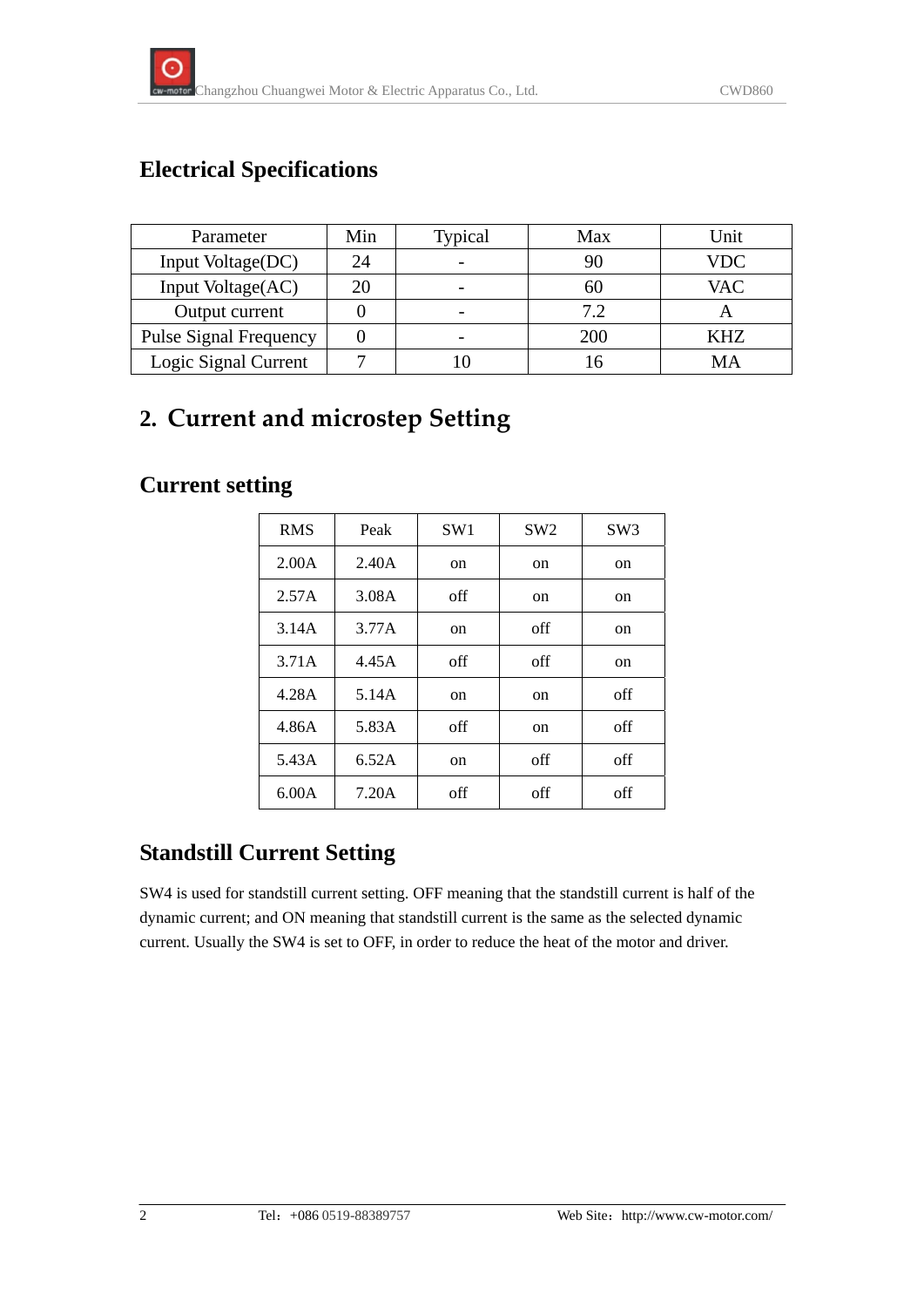#### **Microstep Setting**

| Step/Rev | SW <sub>5</sub> | SW <sub>6</sub> | SW7           | SW <sub>8</sub> |
|----------|-----------------|-----------------|---------------|-----------------|
| Default  | on              | on              | <sub>on</sub> | on              |
| 800      | off             | on              | on            | <sub>on</sub>   |
| 1600     | on              | off             | on            | on              |
| 3200     | off             | off             | on            | on              |
| 6400     | on              | on              | off           | on              |
| 12800    | off             | on              | off           | on              |
| 25600    | on              | off             | off           | <sub>on</sub>   |
| 51200    | off             | off             | off           | on              |
| 1000     | on              | on              | on            | off             |
| 2000     | off             | on              | on            | off             |
| 4000     | on              | off             | <sub>on</sub> | off             |
| 5000     | off             | off             | on            | off             |
| 8000     | on              | on              | off           | off             |
| 10000    | off             | on              | off           | off             |
| 20000    | on              | off             | off           | off             |
| 40000    | off             | off             | off           | off             |
| 40000    | off             | off             | off           | off             |

# **3. Connectors and Pin Assignment**

## **Control signal Connector**

| Control Signal connector |                                                          |  |
|--------------------------|----------------------------------------------------------|--|
| Name                     | Description                                              |  |
| $PUL+$                   | Pulse signal positive                                    |  |
| PUL-                     | Pulse signal negative                                    |  |
| $DIR+$                   | Direction signal positive                                |  |
| DIR-                     | Direction signal negative                                |  |
| $ENA+$                   | Enable signal positive, usually left unconnected(enable) |  |
| ENA-                     | Enable signal negative, usually left unconnected(enable) |  |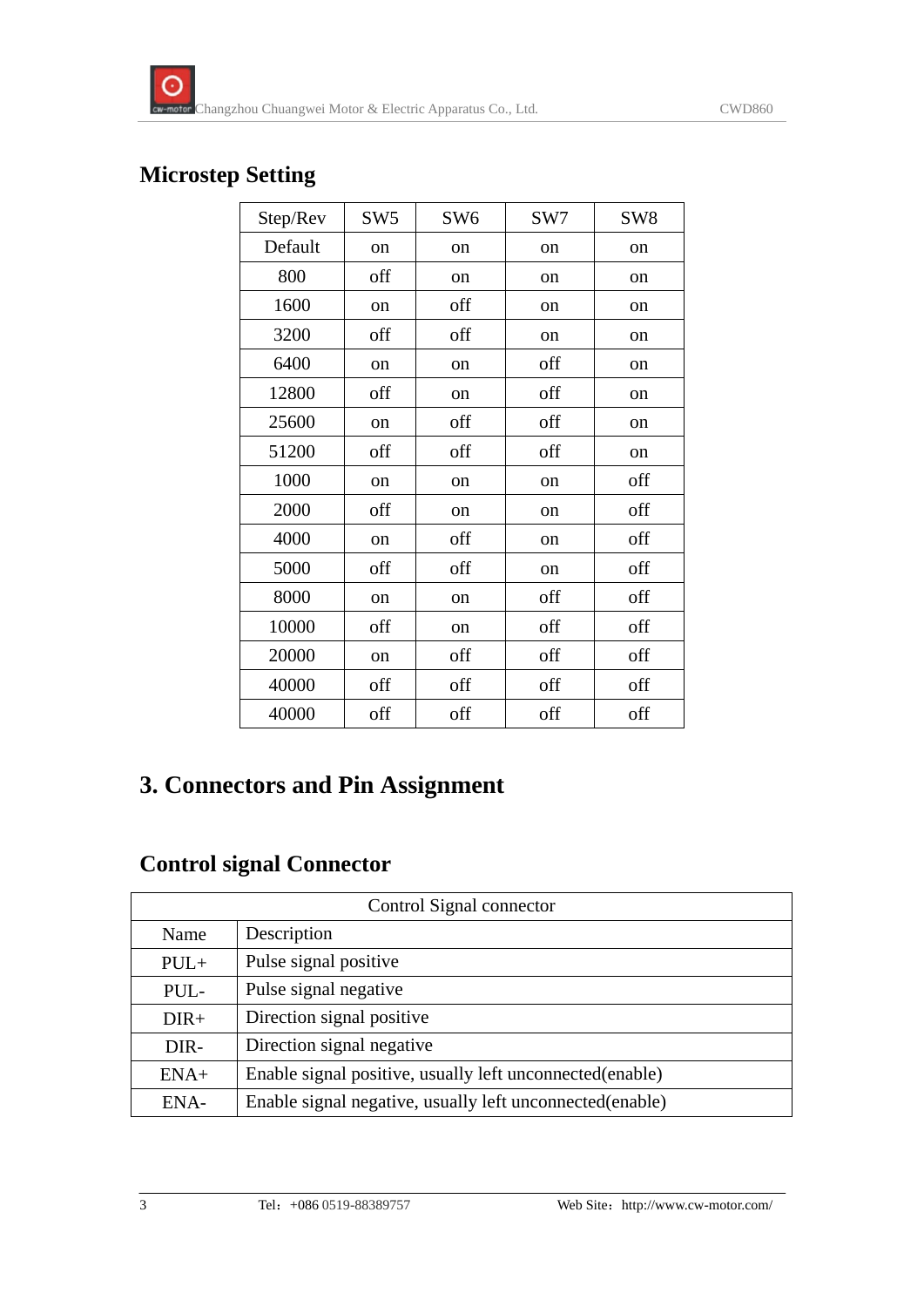#### **Power and Motor Connector**

| AC   | Power supply             |  |
|------|--------------------------|--|
| AC   | +24~+90 VDC or 20V-60VAC |  |
| $A+$ | Motor phase A            |  |
| $A-$ |                          |  |
| $B+$ |                          |  |
| B-   | Motor phase B            |  |

#### **Control Signal Connector Interface**



#### Figure1: Common-Cathode



#### Figure2: Common-Anode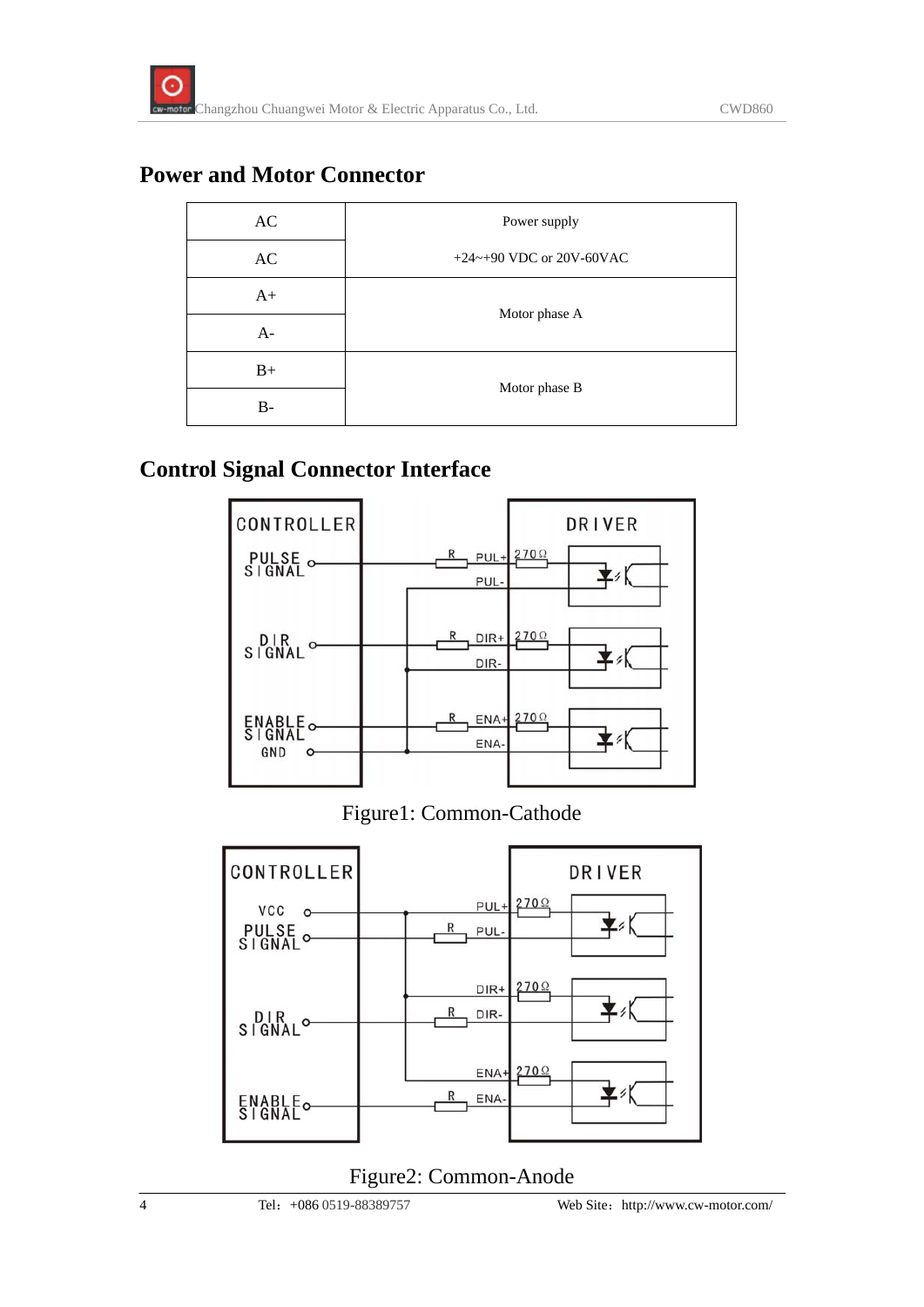

| VCC |              |
|-----|--------------|
| 5V  |              |
| 12V | 680Ω         |
| 24V | $1.8K\Omega$ |



Figure 3: Typical connection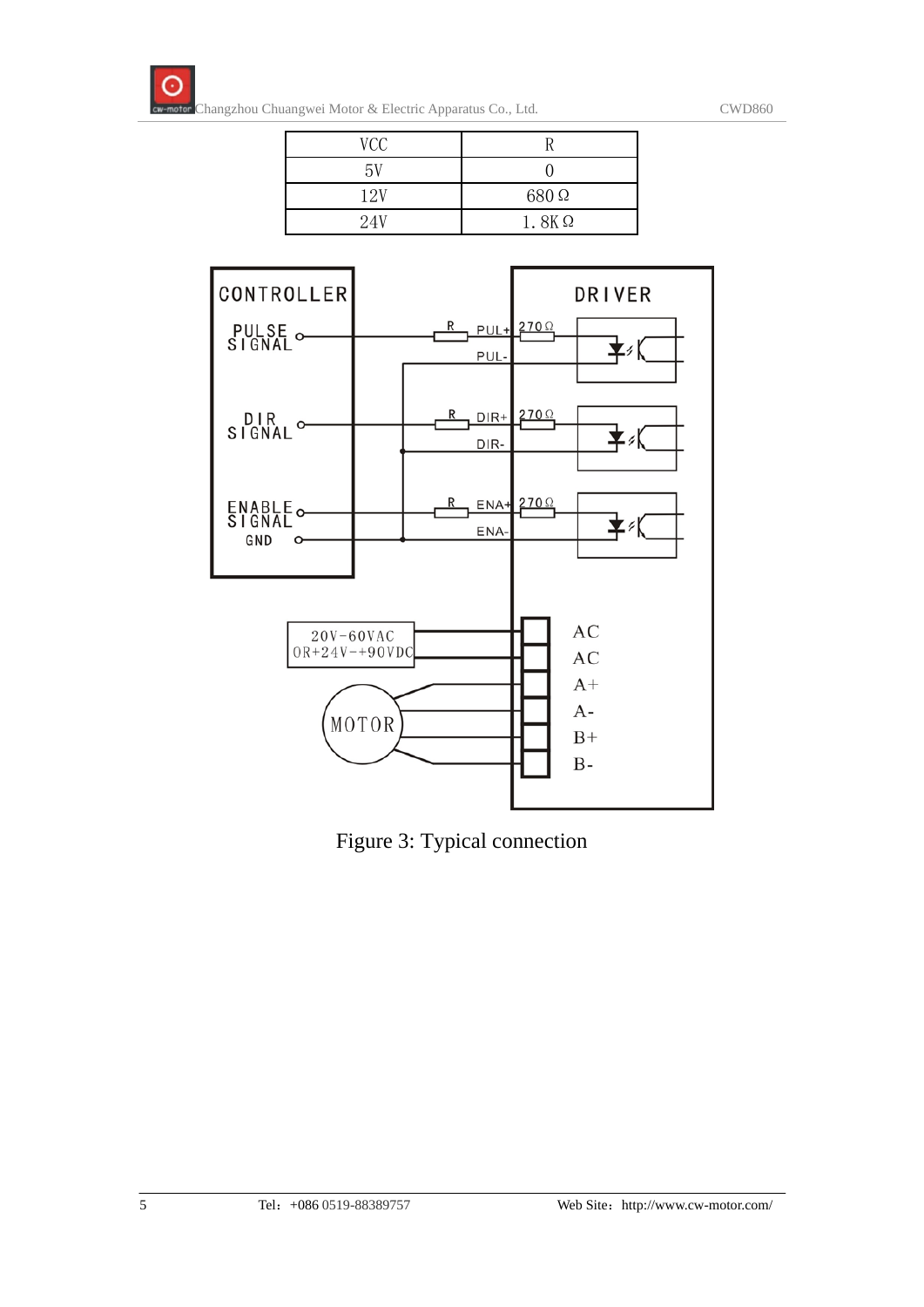# **4. Problems and Solutions**

| problems                             | <b>Possible cause</b>            | solutions                         |  |
|--------------------------------------|----------------------------------|-----------------------------------|--|
|                                      | No power supply                  | Check the power supply            |  |
| Motor is not                         | No control signal                | Check the control signal          |  |
| rotating                             | The driver is disabled           | Don't connected the enable signal |  |
|                                      |                                  | or enable the driver              |  |
|                                      | Supply voltage is too high or    |                                   |  |
|                                      | too low                          | Check the supply voltage          |  |
|                                      | Motor line short-circuit         | Check motor lines eliminate the   |  |
| <b>ALM</b> lights                    |                                  | short-circuit                     |  |
|                                      | Motor line wrong connect         | Check the motor wiring            |  |
|                                      | Motor or drive failure           | Replace the motor or drive        |  |
| <b>Motor rotates in</b>              | Motor phases connected in        |                                   |  |
| the wrong                            | reverse                          | Reverse the phases line           |  |
| direction                            | Motor line break                 | Change the phases are connected   |  |
|                                      | The Micro steps set incorrectly. | Set the correct segments          |  |
| <b>Inaccurate</b><br><b>Position</b> | The motor load is too heavy.     | Increasing the current            |  |
|                                      | Control signal is interfered     | Eliminate interference            |  |
| <b>Motor Stalled</b>                 | Power supply voltage too low     | Increasing the supply voltage     |  |
|                                      | Accelerating time is too short.  | Extend the acceleration time      |  |
|                                      | Current setting is too small     | Increasing the current            |  |
|                                      | Motor torque is too small        | Replace the motor                 |  |